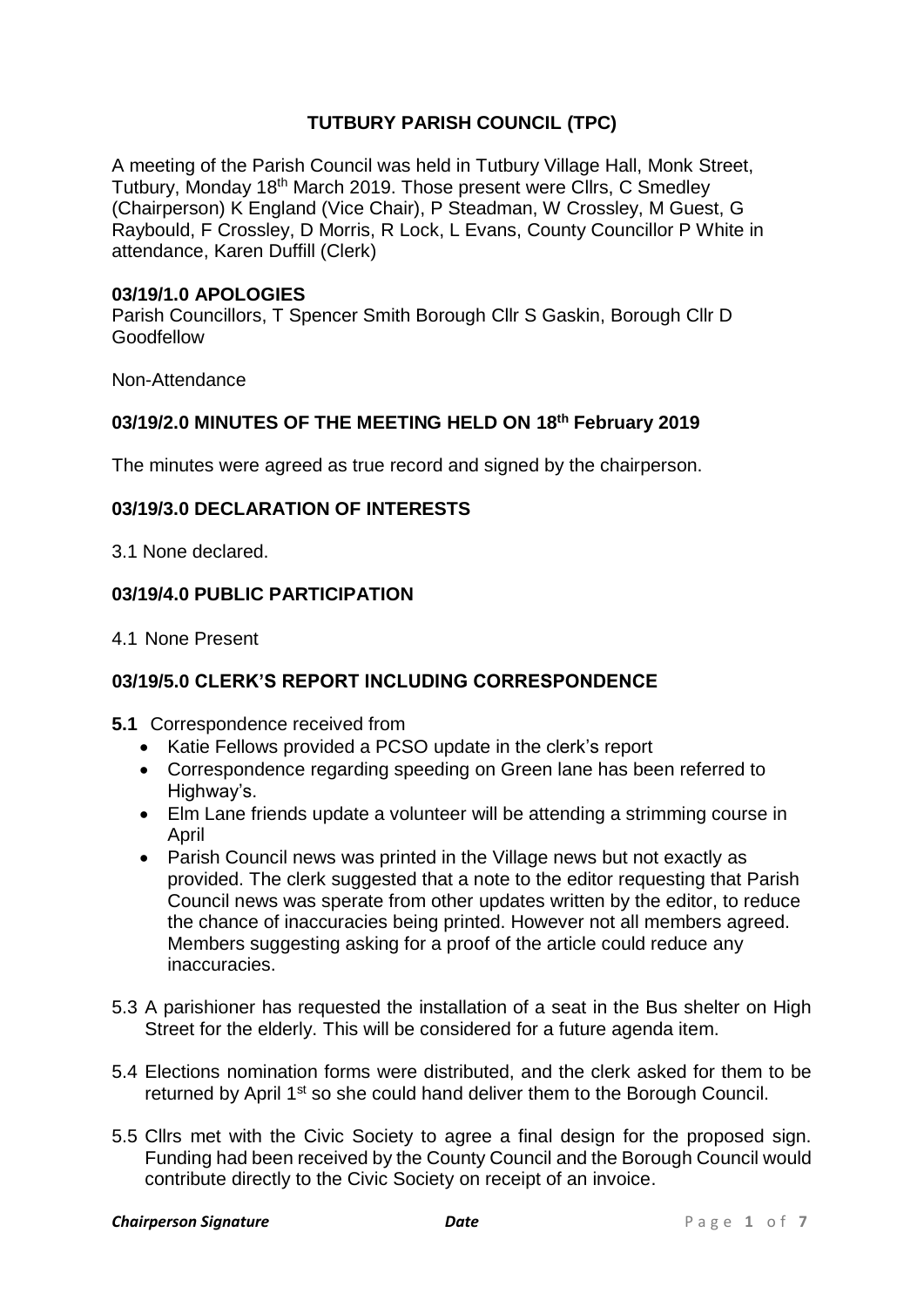# **03/19/18 6.0 BOROUGH AND COUNTY COUNCILLOR REPORT**

- 6.1 No Borough Councillors were present.
- 6.2 County Cllr P White announced that £20k would be allocated to address outstanding problems such as pot holes and drain gullies etc. A member raised concern regarding the dangerous potholes that had been logged by the clerk but had not been repaired sufficiently. Cllr P White requested the fault ref to follow this up. He requested the clerk to inform him of other problem areas.

#### **Resolutio**n

**Cllrs would check their allocated streets and inform the clerk of defects.**

### **03/19/7.0 TO REVIEW THE PARKING RESTRICTIONS RESPONSE FROM THE COUNTY COUNCIL AND FORMULATE FEEDBACK.**

7.1 A member raised concern that the response from Highways was disappointing and questioned the expertise of the Highways officer in respect of the suggestions around Wakefield Avenue. This view was not representative of all members. However, Cllrs agreed that not all the proposals would be accepted by the public and therefore further consultation is required before formulating a response. Cllrs suggested calling a public meeting and leafleting the areas in Tutbury that were included in the proposals.

#### **Resolution**

Cllrs agreed to meet 1st April to review the proposals and to agree a public consultation plan.

# **03/19/8.0 TO REVIEW THE RISK ASSESSMENT FOR 2019**

8.1 Cllrs suggested that the clerks financial limit in the Risk Assessment would be increased to £150. The Bus shelters should be inspected and the reference to the visiting circus reviewed. Cllrs voted to adopt the proposed changes and approve the Risk Assessment.

# **03/19/9.0 TO APPROVE ACCOUNTS FOR PAYMENT**

9.1 Council members proposed and seconded the accounts were authorised for payment.

| <b>Date</b> | To whom paid  | <b>Particulars of payment</b>            | <b>Net Total</b> | Vat  | Total +<br>Vat |
|-------------|---------------|------------------------------------------|------------------|------|----------------|
| 18/03/2019  | Karen Duffill | Clerks Salary                            | 891.44           |      | 891.44         |
| 18/03/2019  | Karen Duffill | <b>Clerks Expenses</b>                   | 25.92            |      | 25.92          |
| 18/03/2019  | Karen Duffill | Amazon stapler, staples<br>and extractor | 6.64             | 1.33 | 7.97           |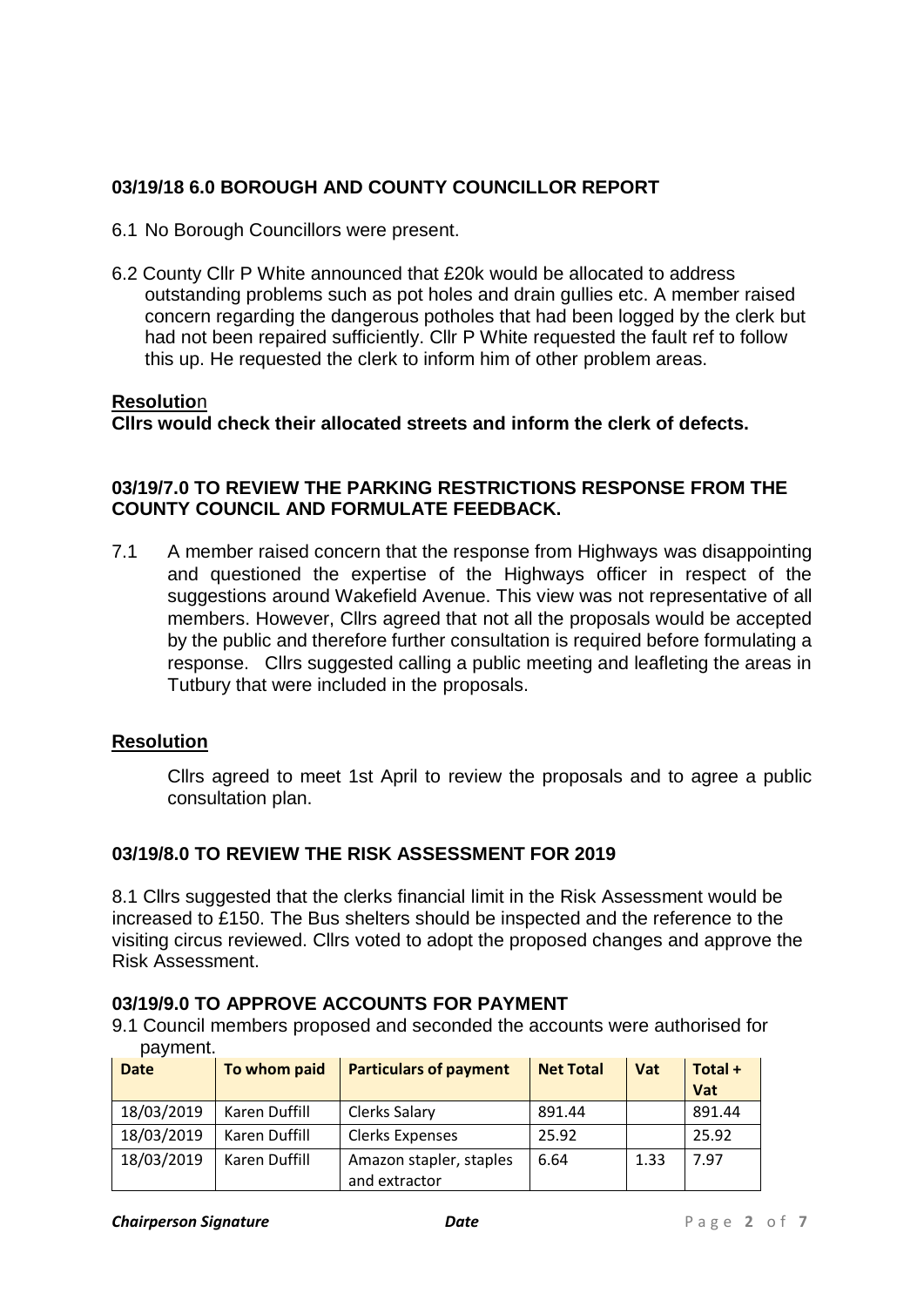| 18/03/2019 | <b>Karen Duffill</b> | Amazon hardback<br>notebook                 | 5.35                             | 1.07  | 6.42   |
|------------|----------------------|---------------------------------------------|----------------------------------|-------|--------|
| 18/03/2019 | Karen Duffill        | Amazon printer paper                        | 20.99                            |       | 20.99  |
| 18/03/2019 | Karen Duffill        | Amazon Microsoft 365<br>annual subscription | 55.49                            |       | 55.49  |
| 18/03/2019 | Staffordshire        | <b>Clerks Employer Pension</b>              | 257.31                           |       | 257.31 |
|            | County               | arrears                                     |                                  |       |        |
|            | Pension Fund         |                                             |                                  |       |        |
| 18/03/2019 | Staffordshire        | <b>Clerks Employee Pension</b>              | 160.48                           |       | 160.48 |
|            | County               | contribution                                |                                  |       |        |
|            | Pension Fund         |                                             |                                  |       |        |
| 18/03/2019 | Sterilizing          | Legionella control                          | 45.00                            | 9.00  | 54.00  |
|            | services             | Monthly, check inv                          |                                  |       |        |
|            |                      | 39659                                       |                                  |       |        |
| 18/03/2019 | Aucuba               | Church Mowing inv 4127                      | 198.87                           | 39.77 | 238.64 |
|            | Landscapes           |                                             |                                  |       |        |
| 18/03/2019 | Staffordshire        | Annual subscription                         | 480.00                           |       | 480.00 |
|            | Parish Council       |                                             |                                  |       |        |
|            | Association          |                                             |                                  |       |        |
|            | Community            | Best Kept Village Entry Form approx. £20    |                                  |       |        |
|            | Foundation           |                                             | within clerks limit to authorise |       |        |

### **03/19/10.0 TO APPROVE THE GRANT TO THE CIVIC SOCIETY FOR AN HISTORIC SIGN**

**10.1** £2500 Grant money has been received from the County Council through A Community fund, nominated by Cllr P White. The parish council agreed to match fund this money with an additional grant from the Borough Council of £2000 to pay for one historic sign. Therefore, the Parish Council will ring fence a further £500 towards this project.

The Borough Council have agreed to transfer the money directly to the Civic Society on receipt of an invoice.

The Civic Society would pay for a second sign. The Civic Society are liaising with the contractor directly, so the funding is required to be transferred to them via a grant to pay for the two signs

To reallocate this money to the Civic Society a grant must be awarded.

#### **Resolution**

A majority vote approved that the grant should be awarded to the Civic Society for £2500. The payment was approved

| 18/03/2019 | <b>Tutbury Civic</b> | Historic sign project | 2500.00 | 2500.00 |
|------------|----------------------|-----------------------|---------|---------|
|            |                      |                       |         |         |
|            | Society              |                       |         |         |

County Cllr P White left the meeting.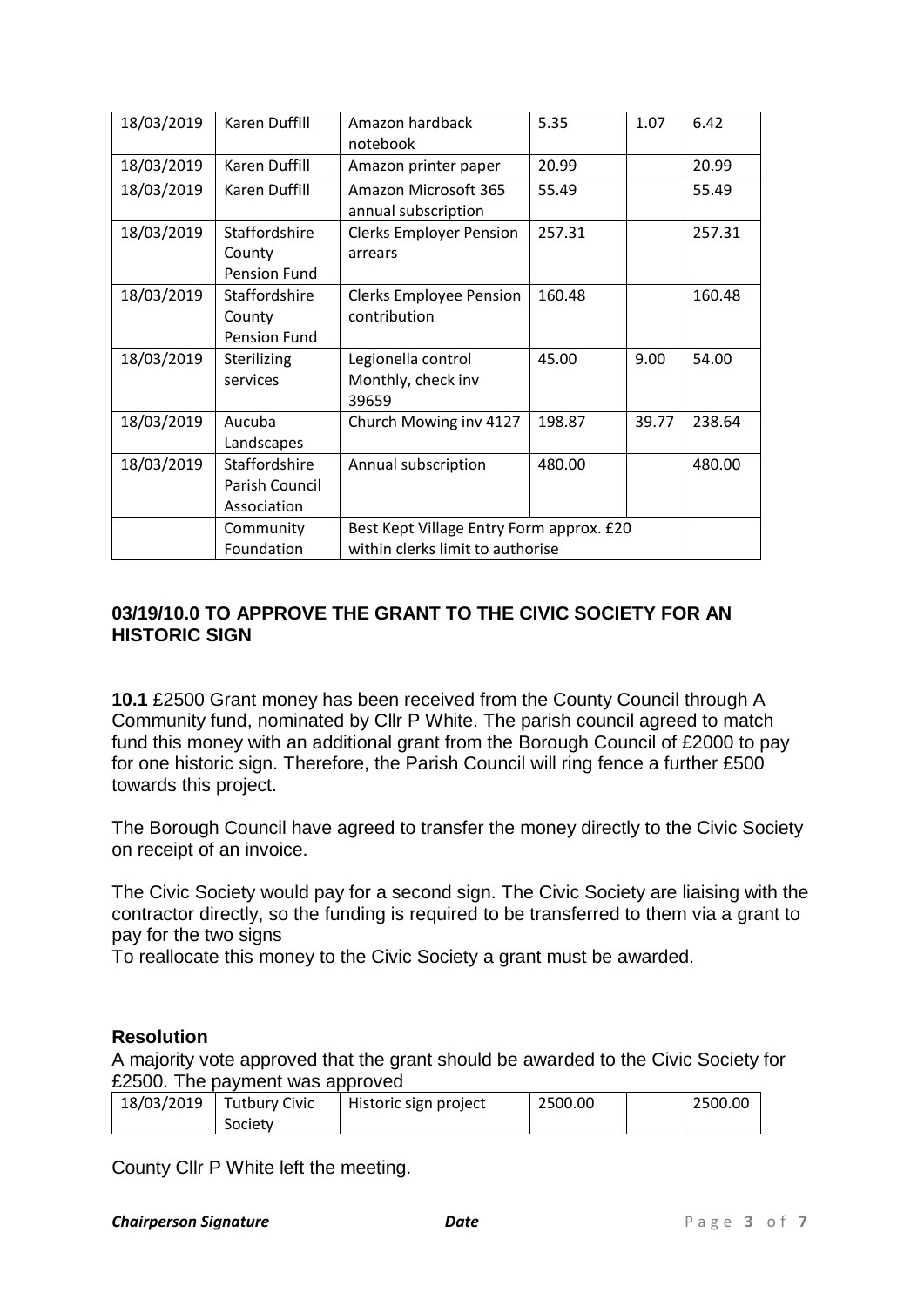### **03/19/11.0 EXCLUDE THE PUBLIC (1) TO RECEIVE AND APPROVE TENDERS FOR CONTRACTS FOR 2019 /2020.**

- **Closed Churchyard**
- **Ferrers avenue playing field and hedge, Cornmill Lane Pitch, open space and hedges**
- **Triangle (off Castle Street)**
- **Specified Footpaths**
- **Parish Insurance**
- 11.1 Cllrs and the clerk opened the tenders received and due to the response, a separate meeting of the emergency quorate committee would review and appoint the contracts.
- 11.2 The Parish council Insurance had been agreed for a period of three years. Therefore, councillors approved the renewal of the policy at the previously agreed price

| 18/03/2019 | Came and | Parish Council insurance   1329.49 |  | £1329.49 |
|------------|----------|------------------------------------|--|----------|
|            | Company  |                                    |  |          |

### **03/19/12.0 TO CONSIDER AN AMENDMENT (SUBJECT TO A QUORATE APPROVAL TO THE RESOLUTION) OF THE MEETING DATE FOR THE ANNUAL MEETING OF THE PARISH APRIL 9TH AND TO APPROVE AGENDA ITEMS.**

12.1 The chair proposed that due to the impending date of the Annual parish meeting being April 9<sup>th</sup> before the next full council meeting, the date could be rescheduled to allow more time to organise the meeting. She proposed joining the meeting with the next full council meeting, Cllrs suggested that the Annual meting should be rescheduled to May and be held in the usual way by inviting a guest speaker. The election date is May  $2^{nd}$  and the proposed meeting dates could be after the new council is elected. A member proposed to hold the meeting to be held week commencing 6<sup>th</sup> May, on Thursday 9<sup>th</sup> subject to availability of the Village Hall. The clerk will confirm the date in May when the Meeting will be held.

12.2 The normal agenda items were agreed, and a speaker will be invited to talk about the Fauld explosion due to it being 75 years since the event. If the speaker was not available, then one of the local choirs will be invited to attend. Leaflets will be distributed to the parishioners advertising the meeting and by Cllrs to their allocated Streets.

# **Resolution**

A quorate agreed to change the Annual Meeting date to May from April 9<sup>th</sup>.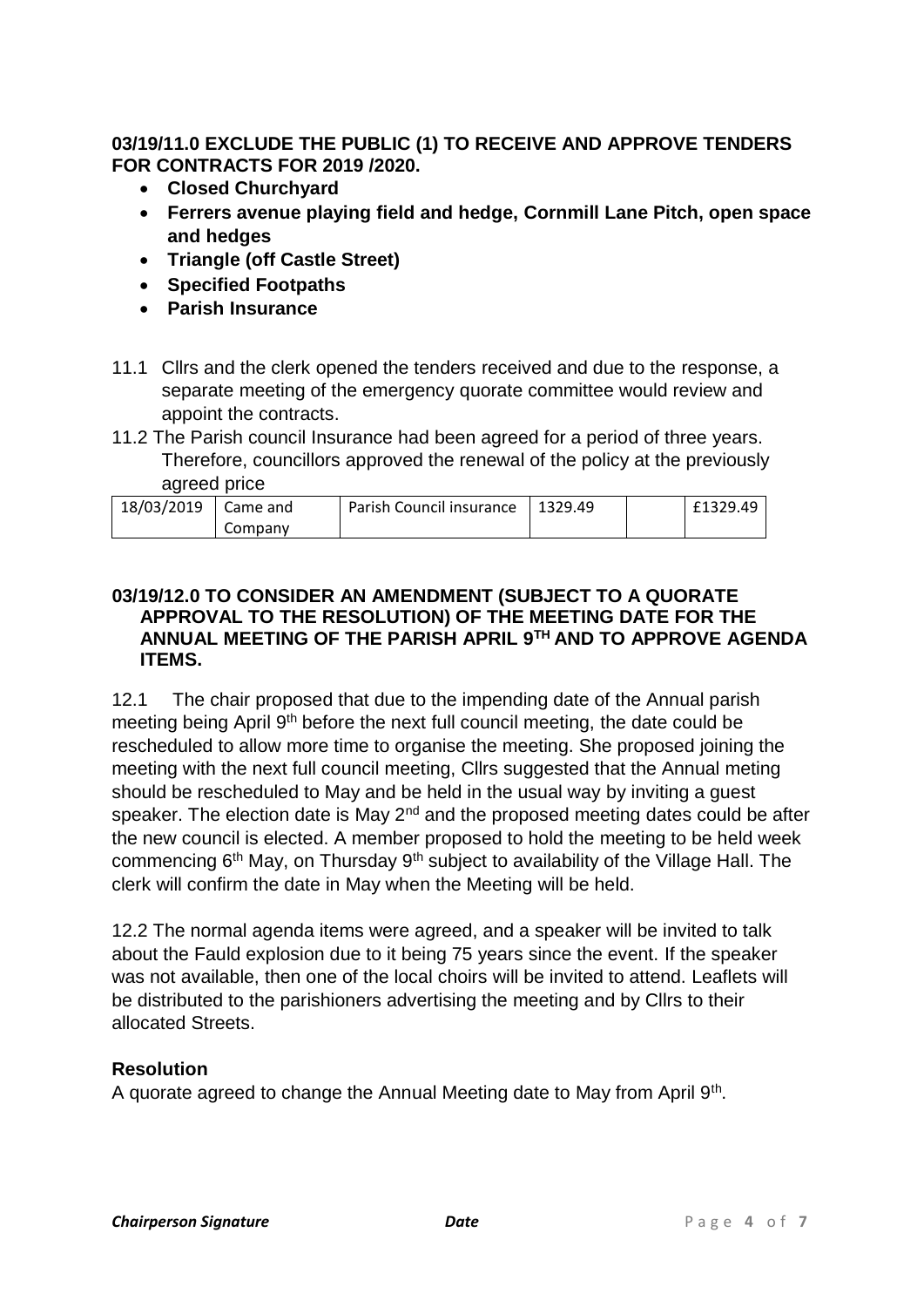### **03/19/13.0 TO REVIEW CORNMILL LANE PITCH USAGE AND MAINTENANCE. TO CONSIDER AND APPROVE THE PURCHASE OF MOVEABLE GOAL POSTS AND PITCH REPAIRS.**

- **13.1** A quote has been received from the existing contractor with suggested improvements to the pitch including decompaction, seeding, rolling and scarifying the pitch. However, he has recommended that the Goal posts are removed as soon as possible after the last match of the season to allow the goal mouths to repair. The clerk has researched moveable goal posts for the playing fields committee to consider. The current steel goal posts cannot be moved by the football team, but a contractor is required at a cost of £200 each time. Tutbury Tigers have requested that the pitch position is also moved.
- **13.2** A member suggested that the pitch needs reseeding and suggested that the committee meet at the pitch to review the condition of the pitch. A meeting was agreed to visit the pitch Sunday 24th April 1.30pm.

### **03/19/14.0 TO REVIEW CHURCH GRILL REPAIR**

14.1 Following a meeting of parish Cllrs for the Church grill repair/ replacement, a quote has been received based on a sketch drawn up at the meeting. The quote was for a fabricated drain gulley cover with non-slip paint £ 262 plus vat, however a member will produce a drawing and a detailed specification that can bee submitted to appropriate contractors to supply and fit a new drain cover and carry out the necessary grounds work.

14.2 Church committee Cllrs suggested that the church requested a cast iron grill that would be in keeping with the church. Cast iron church covers are available to consider.

#### **Resolution**

Cllrs will produce a drawing and a detailed specification for the work required.

### **03/19/15.0 PLANNING MATTERS -TO RECEIVE COMMENTS ON RECENT APPLICATIONS**

**15.1** None received.

# **03/19/16.0 TO REVIEW AND APPROVE CLERK SALARY, PENSION COSTS AND CONTRAC HOURS FOR FINANCIAL YEAR 2019/2020.**

16.1 The clerks report included the recommendation from the National Association of Local Councils and the Local Government Pension Scheme. No changes were proposed for the pension. The salary recommendation was a raise to £14.50 per hour. A member proposed that the council should follow the national recommendation and Cllrs voted in favour for the salary increase should be approved. A member suggested that the contract should be changed to reflect the two additional hours worked each week as overtime to be included in the contracted hours, Cllrs voted in favour.

#### **Chairperson Signature** *Date Date Page 5 of 7*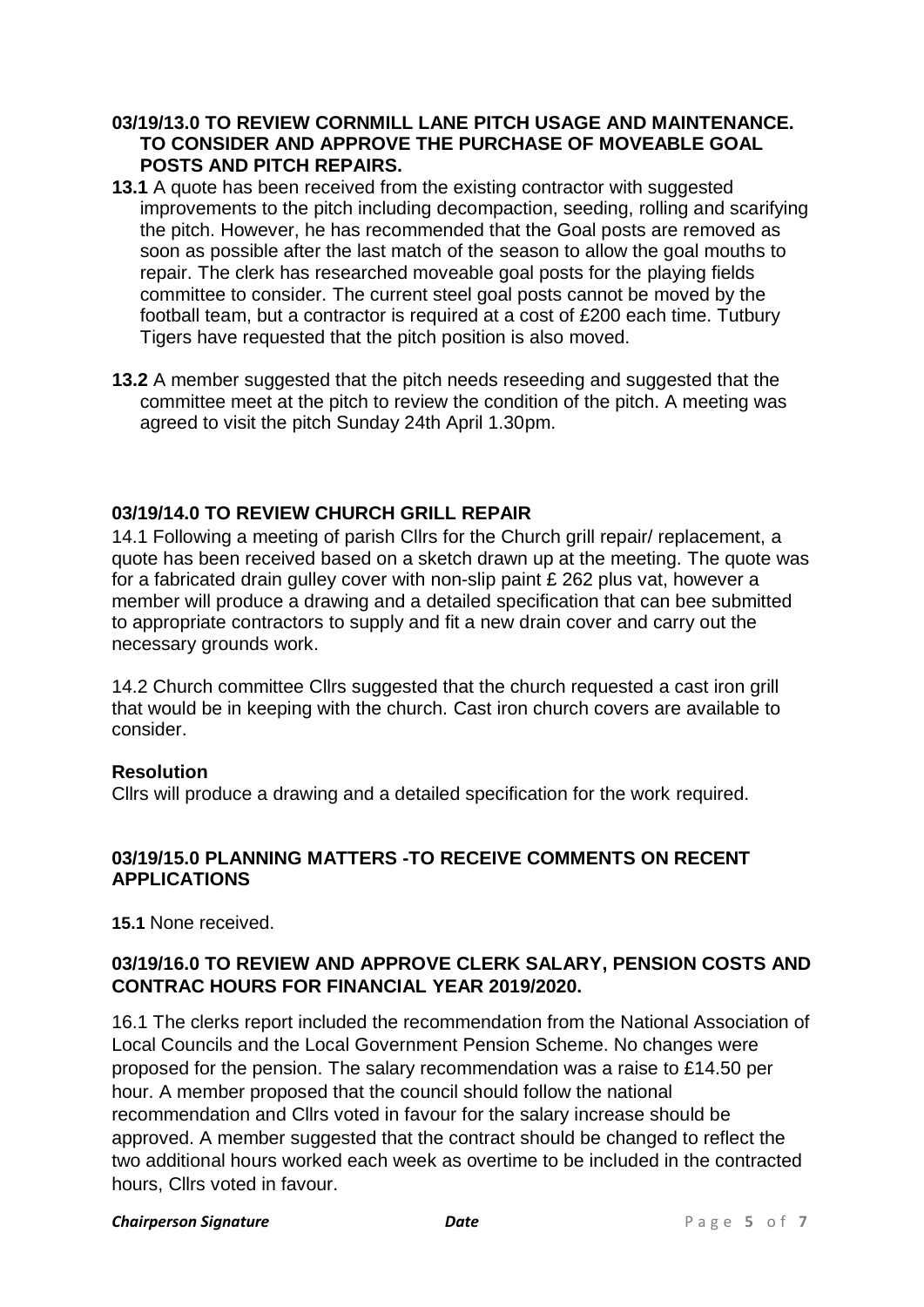# **Resolution**

The clerks Salary increase recommendation from NALC was approved and the contracted hours should reflect to 18 per week worked.

Members voted to extend the meeting Cllr Morris left the meeting 9.30pm

# **02/19 17.0 COMMEMORATIVE TREE PLAQUES UPDATE AND APPROVE FUNDS TO PURCHASE**

17.1 A member distributed a proposed plaque mounted on a mahogany board and mounted on a metal stake. The estimated cost was £70.95. Cllrs suggested adding the date to the suggested wording for the plaque. This would increase the costs slightly but would be under £200 for both plaques.

### **Resolutio**n

Cllrs voted in favour to purchase the two metal plaques mounted on a mahogany board and metal stake. The clerk will order them and claim back the online payment through expenses.

### **02/19 18.0 TO REVIEW GENERAL DATA PROTECTION REGULATIONS POLICIES.**

- **DATA ARCHIVE AND RETENTION POLICY**
- **DATA SUBJECT REQUESTS POLICY**
- **DATA BREACH LOG**

18.1 The clerk distributed some new policies based on information provided by the Society of Local Clerks for the councillors to review and approve at the next meeting.

# **02/19 19.0 TO RECEIVE A REPORT FROM THE TRIANGLE ON CASTLE STREET WORKING PARTY**

19.1 No meeting had been called.

# **03/19/20.0 TO RECEIVE AN UPDATE REGARDING THE BEST KEPT VILLAGE COMPETITION.**

**20.1** Following a meeting held with the working party for the best kept village a First draft of plan received from the printers and circulated to the councillors. Changes were suggested and the costs of the map was expected to be approximately £150 depending on the changes required. This was within the £400 budget for the competition, A payment was approved to pay for the entry of the competition, A further meeting will be called to submit the online application and to confirm the changes required for the map.

# **Resolution**

To submit changes to the map to the printers and arrange a further meeting to submit the online application form.